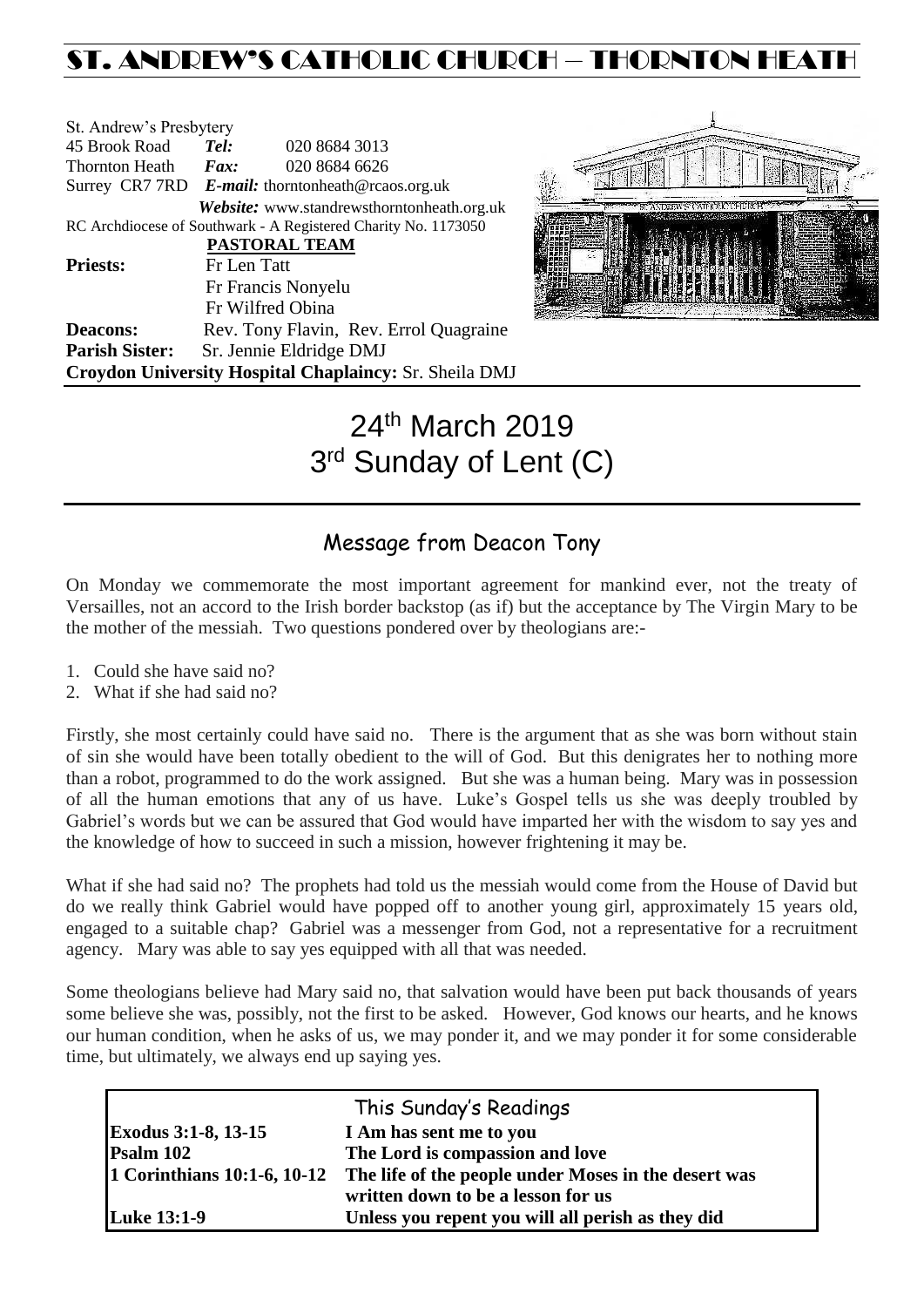## Diary for the Week

|                                 | 6.00 <sub>pm</sub><br>$7.00 - 9.00$ pm | Mass (3 <sup>rd</sup> Scrutiny RCIA)<br><b>Charismatic Prayer Group</b> | Parishioners                    |
|---------------------------------|----------------------------------------|-------------------------------------------------------------------------|---------------------------------|
|                                 | $5.15 - 5.45$ pm                       | <b>Exposition and Benediction</b>                                       |                                 |
| (clocks forward 1 hour)         | 5.00pm                                 | <b>Rosary</b>                                                           |                                 |
| Mother's Day                    | 4.00pm                                 | <b>Confirmation Session 6</b>                                           |                                 |
|                                 |                                        | Catechumens RCIA)                                                       |                                 |
| $4th$ Sunday of Lent            | 11.30am                                | Mass $(2nd$ Scrutiny for                                                | Michael Maloney RIP             |
| Sunday 31 <sup>st</sup> March   | 9.30am                                 | <b>Mass</b>                                                             | Felix Chukwudi Onyia RIP        |
|                                 | 6.00 <sub>pm</sub>                     | First Mass of Sunday                                                    | In Honour of Our Lady of Africa |
|                                 | $5.00 - 5.30$ pm                       | <b>Confessions</b>                                                      |                                 |
| Lk 18:9-14                      | $10.00 - 10.30$ am                     | <b>Confessions</b>                                                      |                                 |
| $H$ os 6:1-6                    | 9.50 - 11.15am                         | <b>First Holy Communion</b>                                             |                                 |
| Saturday 30th March             | 9.30am                                 | <b>Mass</b>                                                             | <b>Holy Souls</b>               |
|                                 | 8.00pm                                 | <b>Stations of the Cross</b>                                            |                                 |
| Mt 12:28-34                     |                                        | of the Cross                                                            |                                 |
| Hos 14:1-10                     | 10.00am                                | <b>Mass followed by Stations</b>                                        | Annette Curry (birthday)        |
| Friday 29th March               | 6.30am                                 | <b>Mass</b>                                                             | <b>Amilcare Fernandes RIP</b>   |
|                                 | 7.15pm                                 | Lenten Film (hall)                                                      |                                 |
|                                 | $7.00 - 8.30$ pm                       | <b>Cubs (St James the Great)</b>                                        |                                 |
|                                 |                                        | <b>Stations of the Cross</b>                                            |                                 |
| Lk 11:14-23                     | 6.00pm                                 | <b>St James the Great School:</b>                                       |                                 |
| Jer 7:23-28                     | 10.00am                                | <b>Mass</b>                                                             | Pamela Buckley RIP              |
| Thursday 28 <sup>th</sup> March | 7.30am                                 | Mass                                                                    | Leterufael & Kidane RIP         |
|                                 | 7.30pm                                 | <b>Legion of Mary (hall)</b>                                            |                                 |
|                                 | 6.00pm                                 | <b>Lectio Divina Group (hall)</b>                                       |                                 |
|                                 | 2.00 <sub>pm</sub>                     | <b>Active Retirement Group</b>                                          |                                 |
| Mt 5:17-19                      |                                        | <b>Stations of the Cross</b>                                            |                                 |
| Deut 4:1, 5, 9                  | 10.00am                                | <b>Funeral Mass followed by</b>                                         | <b>Joy Grant RIP</b>            |
| <b>Wednesday 27th March</b>     | 7.30am                                 | <b>Mass</b>                                                             | Power & Fennelly Families       |
|                                 | 7.45pm                                 | R.C.I.A                                                                 |                                 |
| Mt 18:21-25                     | 6.30pm                                 | R.C.I.C.                                                                |                                 |
| Dan 3:25. 34-43                 | 10.00am                                | Mass                                                                    | George Barrett RIP              |
| Tuesday 26 <sup>th</sup> March  | 7.30am                                 | <b>Mass</b>                                                             | Kidane Family (w/b)             |
|                                 | $7.30 - 9.00$ pm                       | Scouts (hall)                                                           |                                 |
|                                 | $7.00 - 8.00$ pm                       | <b>Parish Surgery</b>                                                   |                                 |
| Lk 4:24-30                      | $7.00 - 8.00$ pm                       | <b>Exposition and Adoration</b>                                         |                                 |
| $2 Kg 5:1-5$                    | $5.45 - 7.15$ pm                       | <b>Beavers (hall)</b>                                                   |                                 |
| Lord                            | 12noon                                 | <b>Mass in Hospital</b>                                                 |                                 |
| The Annunciation of the         | 10.00am                                | <b>Mass</b>                                                             | "Frank" $(w/b)$                 |
| <b>Monday 25th March</b>        | 7.30am                                 | <b>Mass</b>                                                             | Chapman Family                  |
|                                 | $7.00 - 9.00$ pm                       | <b>Charismatic Prayer Group</b>                                         |                                 |
|                                 | 6.00 <sub>pm</sub>                     | <b>Mass</b>                                                             | Lesley Fitzsimmons RIP          |
|                                 | $5.15 - 5.45$ pm                       | <b>Exposition and Benediction</b>                                       |                                 |
|                                 | 5.00pm                                 | <b>Rosary</b>                                                           |                                 |
|                                 | 4.00pm                                 | <b>Confirmation Session 5</b>                                           |                                 |
|                                 | 11.30am                                | <b>Mass</b>                                                             | Parishioners                    |
|                                 |                                        | Elect RCIA)                                                             |                                 |
| 3 <sup>rd</sup> Sunday of Lent  | 9.30am                                 | Mass (1 <sup>st</sup> Scrutiny for The                                  | Private Intention               |
| Sunday 24 <sup>th</sup> March   | 6.00pm (Saturday)                      | <b>First Mass of Sunday</b>                                             | Canon Francis Moran RIP         |

|                     | Money Matters                 |                           |  |
|---------------------|-------------------------------|---------------------------|--|
|                     | <b>Collection Last Sunday</b> | £1,364.54                 |  |
|                     | Payment by Standing Order     | £ 761.00                  |  |
|                     | Total offertory               | £2,125.54                 |  |
|                     | <b>CAFOD Lent Fast Day</b>    | £1,175.07                 |  |
|                     | Thank you for your generosity |                           |  |
| Altar Servers       |                               | Church Cleaners           |  |
| This week<br>Team 3 |                               | This week St Jude's Group |  |
| Next week<br>Team 1 |                               | Next week Judie's Crew    |  |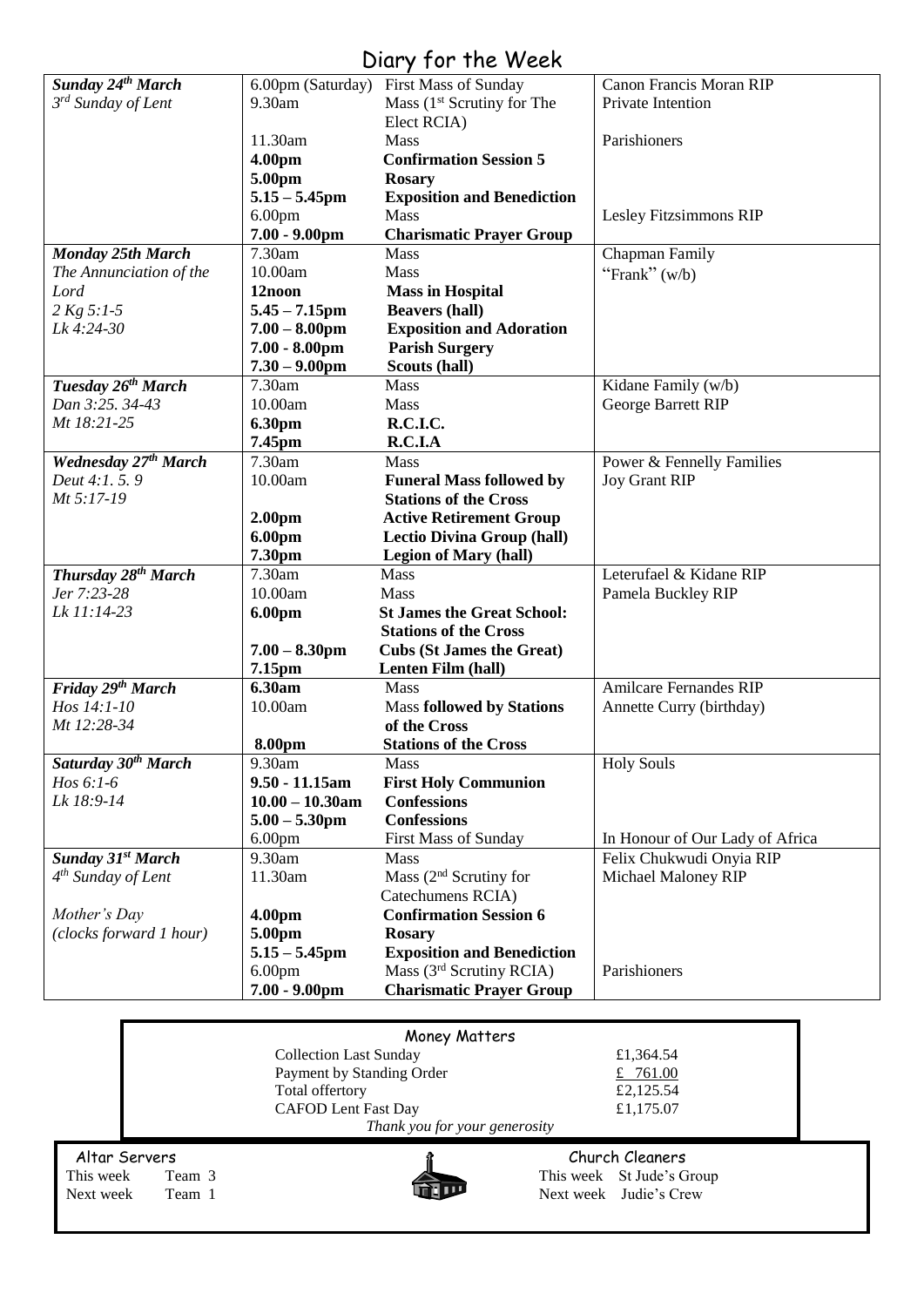## St. Andrew's Parish Notices

#### **FR WILFRED OBINA**

We are sorry to say that Fr Wilfred has had to leave us and return to Uganda. Although his time with us was short, we are grateful for his ministry here at St Andrews and we wish him well for the future.

#### **TEA/COFFEE AFTER SUNDAY 9.30AM MASS**

Please do go along to the hall after every 9.30am Sunday Mass where tea/coffee and cakes are always served. All are most welcome.

#### **GHANAIAN COMMUNITY MEETING**

The group will be meeting today Sunday 24<sup>th</sup> March after the 11.30am Mass in the hall.

#### **CAFOD FAST DAY**

Thank you so much for supporting CAFOD's Family Fast Day. Our parish raised a fantastic £1,175.07 for CAFOD's Family Fast Day. Your support will bring us closer to a world where no one is beyond reach of the love and care they need to flourish. Thank you for fasting in solidarity, and please keep our brothers and sisters in your prayers throughout Lent.

#### **LENT 2019**

#### **Lenten Masses in Croydon University Hospital**

There will be Mass every Monday during Lent at 12noon in the Hospital Chapel. All are most welcome.

#### **Stations of the Cross**

Fridays 10.30am Stations of the Cross (led by parishioners) and at 8.00pm (led by different Parish groups) and also after 10am Mass on Wednesdays (led by parishioners).

#### **Friday Masses**

During Lent please note that our usual 7.30am Mass will be at **6.30am** on Fridays.

#### **Films of Stories from the Bible**

This year during Lent we will be showing some films of Stories from the Bible. There will be six films in total. The next one will be on Thursday 28<sup>th</sup> March showing "The Story of Jeremiah" starting at 7.15pm. All films will be shown on Thursdays in our hall starting with teas and coffees at 7.00pm. Please see the poster in the porch for more details.

#### **GIFT AID ENVELOPES 2019/2020**

Gift Aid envelopes for 2019/2020 will be distributed over three weekends and the next one will be week ending 23/24 and 30/31 March. Please collect your envelopes after each Mass. This is also a good opportunity for you to sign up if you are not already in the scheme. The Gift Aid Scheme allows the parish to claim 25p tax back from HMRC for every £1 you donate. It will not cost you any extra. The only requirement is you must be paying UK tax. For further details please contact Albert Tang, contact details on the back of the newsletter.

#### **MEMORIES OF CANON FRANCIS MORAN**

Canon Francis Moran had spent 14 years at St. Andrew's and had initiated many positive changes within our Parish. He touched many of the lives in our Parish with his gentle, kind and determined nature. Following his passing, we thought it would be a nice gesture to present his family with some of the memories from our Parishioners. We would like you to send any pictures, poems, notes etc. that we will put into an album that we are going to prepare for Canon Francis' family. Once this has been done, we will leave space for you to write a personal message to his family about the memory you have of Canon Francis.

Please can you arrange for the pictures/poems or notes etc to be put into an envelope marked "Canon Francis Moran" and dropped into the Parish office. These will be collected and organised. If, however, you have pictures on your phone, please can you arrange for them to be sent to 07958 537314. All material needs to be received by 31<sup>st</sup> March.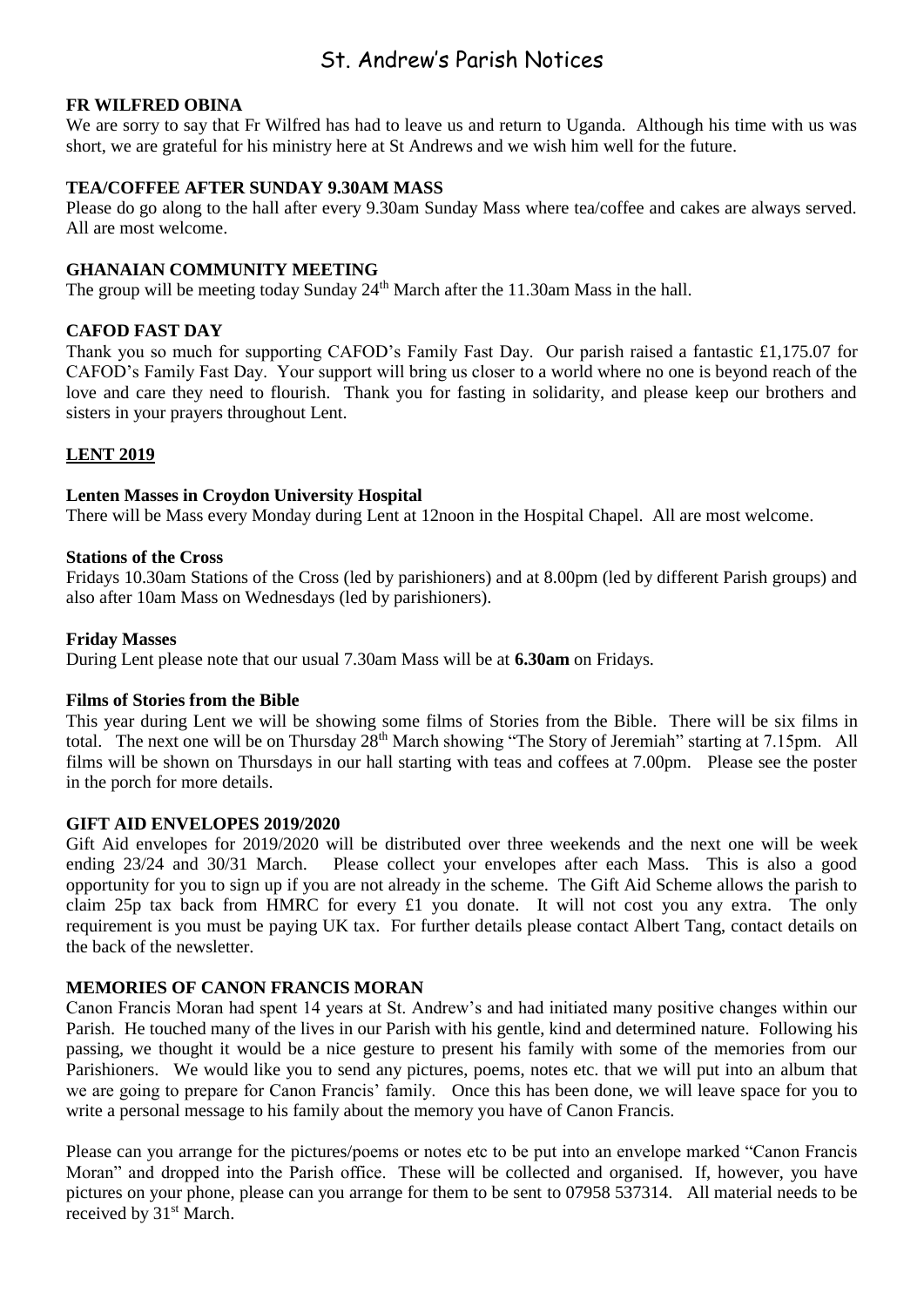#### **CELEBRATION FOR THE FEAST OF ST GEORGE: SATURDAY 27TH APRIL**

The Social Committee will have a celebration for the feast of St George, Patron Saint of England, on Saturday, 27<sup>th</sup> April, the Saturday after Easter. It will commence at 7.00 for 7.30pm and will start with a glass of Mead followed by a three course meal. Adults - £10.00, children under the age of 10 - £5.00. Tickets will be on sale after all weekend Masses. There will be music, a licensed bar and a raffle.

#### **FRIENDS OF THE HOLY FAMILY**

An invitation to all our families, young adults and children, please join us on Saturday 6<sup>th</sup> April from 10.15am to 11.30am in the hall for a power-point presentation shown as a visual aid to pray the Rosary and there is also a short children's DVD on saints. All are most welcome.

#### **MISSIO RED BOX COLLECTIONS**

There will be a collection of all monies on the weekend of 30/31 March. Please can all red box holders bring their boxes to be emptied before the Mass. If you are unable to attend Mass, please contact Savio on 07902 933534. Also please collect your copy of the Mission Today Spring 2019 booklet from the porch to read about the work of Missio around the world.

#### **LOST PROPERTY**

Please check our porch area as there are a lot of items left. We will dispose of them soon if not collected.

#### **ST ANDREW'S 50 FOR 50 GOLDEN FUNDRAISING CAMPAIGN 2019**

#### **Marking St Andrew's Golden Anniversary**

Thank you to everyone for your continued support of our fundraising campaign so far and if you have already donated. Fr Len hopes to arrange a meeting soon so everyone can have an opportunity to make their comments, be kept informed of progress and we can then answer any questions too.

#### **WHY BE A CATHOLIC?**

G. K. Chesterton once wrote …. "The difficulty in explaining 'why I am a Catholic' is that there are ten thousand reasons all amounting to one reason: that Catholicism is true". Nearly 2,000 years ago, Jesus Christ founded the Catholic Church to preserve the truth He gave us and hand it down through the centuries, helping people all around the world encounter the love of God.

Over the years, there have been an untold number of questions and objections raised about the Catholic Church's teachings and practices. The answers are there, and it's worth your time to find them. As the Venerable Archbishop Fulton Sheen once said, "There are not even 100 people in this country who hate the Catholic Church, but there are millions who hate what they think the Catholic Church to be."

The Lord wants us all to know and understand His truth, so we can embrace it wholeheartedly and live by it. Christ reminds us, "The truth shall make you free". *John 8:32*

Please take a leaflet from the porch "Why Be A Catholic?" and go along to the Catholic Conference being held at St George's Cathedral on Saturday  $4<sup>th</sup>$  May from 9.00 – 6.00pm. There will be many speakers with a full schedule on the day and all are welcome. Further info: 020 8857 9950 or [info@familyandlife.org.uk](mailto:info@familyandlife.org.uk). Pre-book to ensure your place, entrance £10.

|                    | Quote of the Week<br>And Mary said, "Behold, I am the servant of the<br>Lord; let it be to me according to your word." And<br>the angel departed from her.<br>Luke 1:38 |                               |  |  |
|--------------------|-------------------------------------------------------------------------------------------------------------------------------------------------------------------------|-------------------------------|--|--|
| Contact Numbers    |                                                                                                                                                                         |                               |  |  |
| Chair of the PPC   | Maureen Jones                                                                                                                                                           | 020 8239 0615                 |  |  |
| Convent            | Sr Jennie Eldridge                                                                                                                                                      | 020 8689 0454                 |  |  |
| Gift Aid Organiser | Albert Tang                                                                                                                                                             | 07703 263631                  |  |  |
| 400 Club Organiser | <b>Jonathan Prins</b>                                                                                                                                                   | (email: club_400@hotmail.com) |  |  |
| Minibus Bookings   | Frances Gilbert (Parish Groups only)                                                                                                                                    | 020 8689 7319                 |  |  |